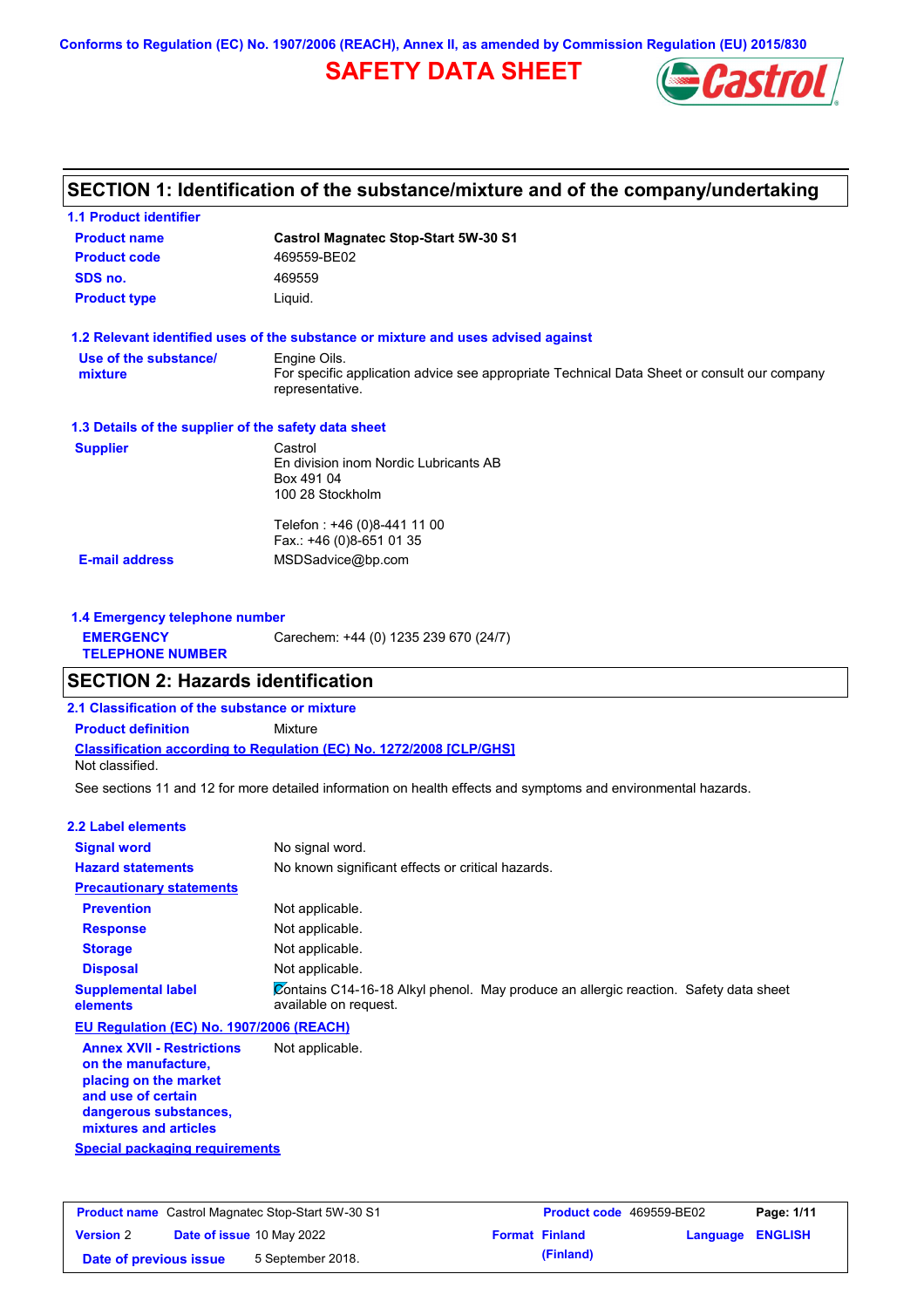## **SECTION 2: Hazards identification**

| <b>Containers to be fitted</b><br>with child-resistant<br>fastenings                                                     | Not applicable.                                                                                                                                                                                                          |
|--------------------------------------------------------------------------------------------------------------------------|--------------------------------------------------------------------------------------------------------------------------------------------------------------------------------------------------------------------------|
| <b>Tactile warning of danger</b>                                                                                         | Not applicable.                                                                                                                                                                                                          |
| 2.3 Other hazards                                                                                                        |                                                                                                                                                                                                                          |
| <b>Results of PBT and vPvB</b><br>assessment                                                                             | Product does not meet the criteria for PBT or vPvB according to Regulation (EC) No. 1907/2006,<br>Annex XIII.                                                                                                            |
| <b>Product meets the criteria</b><br>for PBT or vPvB according<br>to Regulation (EC) No.<br><b>1907/2006, Annex XIII</b> | This mixture does not contain any substances that are assessed to be a PBT or a vPvB.                                                                                                                                    |
| Other hazards which do<br>not result in classification                                                                   | Defatting to the skin.<br>USED ENGINE OILS<br>Used engine oil may contain hazardous components which have the potential to cause skin<br>cancer.<br>See Toxicological Information, section 11 of this Safety Data Sheet. |

## **SECTION 3: Composition/information on ingredients**

## **3.2 Mixtures**

Mixture **Product definition**

| <b>Product/ingredient</b><br>name                                             | <b>Identifiers</b>                                                                    | $\frac{9}{6}$ | <b>Regulation (EC) No.</b><br>1272/2008 [CLP] | <b>Type</b> |
|-------------------------------------------------------------------------------|---------------------------------------------------------------------------------------|---------------|-----------------------------------------------|-------------|
| Lubricating oils (petroleum), C20-50,<br>hydrotreated neutral oil-based       | REACH #: 01-2119474889-13<br>EC: 276-738-4<br>CAS: 72623-87-1<br>Index: 649-483-00-5  | ≥25 - ≤50     | Not classified.                               | [2]         |
| Lubricating oils (petroleum), C20-50,<br>hydrotreated neutral oil-based       | REACH #: 01-2119474889-13<br>EC: 276-738-4<br>CAS: 72623-87-1<br>Index: 649-483-00-5  | ≥25 - ≤50     | Asp. Tox. 1, H304                             | [1] [2]     |
| Lubricating oils (petroleum), C24-50,<br>solvent-extd., dewaxed, hydrogenated | REACH #: 01-2119489969-06<br>EC: 309-877-7<br>CAS: 101316-72-7<br>Index: 649-530-00-X | -≤3           | Not classified.                               | $[2]$       |
| Distillates (petroleum), solvent-<br>dewaxed heavy paraffinic                 | REACH #: 01-2119471299-27<br>EC: 265-169-7<br>CAS: 64742-65-0<br>Index: 649-474-00-6  | ו≥ ≤          | Not classified.                               | $[2]$       |
| Distillates (petroleum), hydrotreated<br>heavy paraffinic                     | REACH #: 01-2119484627-25<br>EC: 265-157-1<br>CAS: 64742-54-7<br>Index: 649-467-00-8  | -≤3           | Not classified.                               | $[2]$       |
| C14-16-18 Alkyl phenol                                                        | REACH #: 01-2119498288-19                                                             | ≤0.3          | Skin Sens. 1B, H317<br>STOT RE 2. H373        | $[1]$       |

**See Section 16 for the full text of the H statements declared above.**

## **Type**

[1] Substance classified with a health or environmental hazard

[2] Substance with a workplace exposure limit

[3] Substance meets the criteria for PBT according to Regulation (EC) No. 1907/2006, Annex XIII

[4] Substance meets the criteria for vPvB according to Regulation (EC) No. 1907/2006, Annex XIII

[5] Substance of equivalent concern

[6] Additional disclosure due to company policy

Occupational exposure limits, if available, are listed in Section 8.

| <b>Product name</b> Castrol Magnatec Stop-Start 5W-30 S1 |  | <b>Product code</b> 469559-BE02  |                       | Page: 2/11              |  |
|----------------------------------------------------------|--|----------------------------------|-----------------------|-------------------------|--|
| <b>Version 2</b>                                         |  | <b>Date of issue 10 May 2022</b> | <b>Format Finland</b> | <b>Language ENGLISH</b> |  |
| Date of previous issue                                   |  | 5 September 2018.                | (Finland)             |                         |  |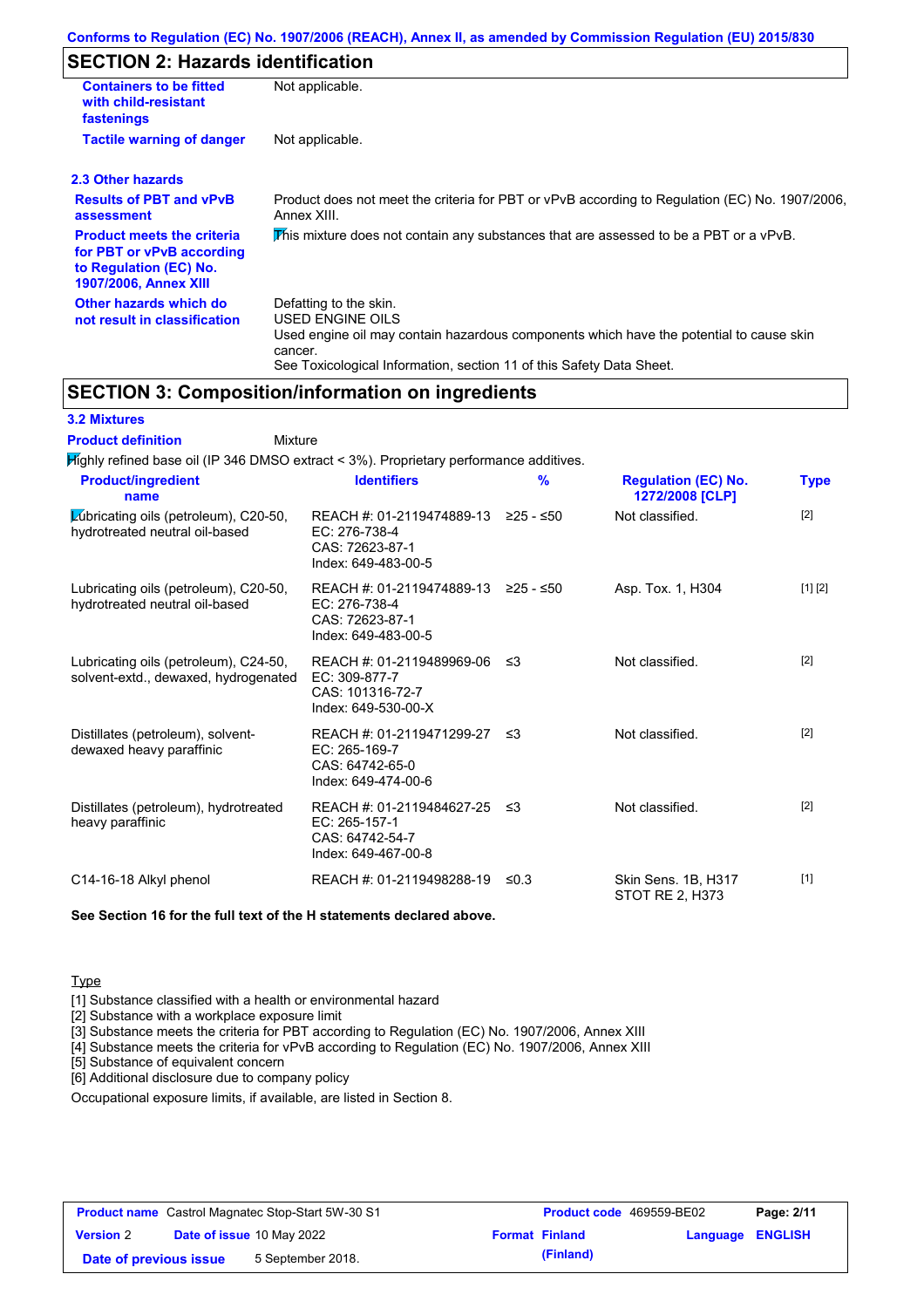## **SECTION 4: First aid measures**

| <b>4.1 Description of first aid measures</b> |                                                                                                                                                                                                                                                                         |
|----------------------------------------------|-------------------------------------------------------------------------------------------------------------------------------------------------------------------------------------------------------------------------------------------------------------------------|
| <b>Eye contact</b>                           | In case of contact, immediately flush eyes with plenty of water for at least 15 minutes. Eyelids<br>should be held away from the eyeball to ensure thorough rinsing. Check for and remove any<br>contact lenses. Get medical attention.                                 |
| <b>Skin contact</b>                          | Wash skin thoroughly with soap and water or use recognised skin cleanser. Remove<br>contaminated clothing and shoes. Wash clothing before reuse. Clean shoes thoroughly before<br>reuse. Get medical attention if irritation develops.                                  |
| <b>Inhalation</b>                            | $\mathbf{\mathscr{F}}$ inhaled, remove to fresh air. In case of inhalation of decomposition products in a fire,<br>symptoms may be delayed. The exposed person may need to be kept under medical<br>surveillance for 48 hours. Get medical attention if symptoms occur. |
| <b>Ingestion</b>                             | Do not induce vomiting unless directed to do so by medical personnel. Get medical attention if<br>symptoms occur.                                                                                                                                                       |
| <b>Protection of first-aiders</b>            | No action shall be taken involving any personal risk or without suitable training.                                                                                                                                                                                      |

#### **4.2 Most important symptoms and effects, both acute and delayed**

See Section 11 for more detailed information on health effects and symptoms.

| <b>Potential acute health effects</b> |                                                                                                                            |
|---------------------------------------|----------------------------------------------------------------------------------------------------------------------------|
| <b>Inhalation</b>                     | <b>Exposure to decomposition products may cause a health hazard. Serious effects may be</b><br>delayed following exposure. |
| <b>Ingestion</b>                      | No known significant effects or critical hazards.                                                                          |
| <b>Skin contact</b>                   | Defatting to the skin. May cause skin dryness and irritation.                                                              |
| Eye contact                           | No known significant effects or critical hazards.                                                                          |
|                                       | Delayed and immediate effects as well as chronic effects from short and long-term exposure                                 |
| <b>Inhalation</b>                     | Overexposure to the inhalation of airborne droplets or aerosols may cause irritation of the<br>respiratory tract.          |
| <b>Ingestion</b>                      | Ingestion of large quantities may cause nausea and diarrhoea.                                                              |
| <b>Skin contact</b>                   | Prolonged or repeated contact can defat the skin and lead to irritation and/or dermatitis.                                 |
| Eye contact                           | Potential risk of transient stinging or redness if accidental eye contact occurs.                                          |

#### **4.3 Indication of any immediate medical attention and special treatment needed**

Notes to physician **Treatment should in general be symptomatic and directed to relieving any effects.** In case of inhalation of decomposition products in a fire, symptoms may be delayed. The exposed person may need to be kept under medical surveillance for 48 hours.

# **SECTION 5: Firefighting measures**

| 5.1 Extinguishing media                                   |                                                                                                                                                                                                                                                                                                                                                                   |
|-----------------------------------------------------------|-------------------------------------------------------------------------------------------------------------------------------------------------------------------------------------------------------------------------------------------------------------------------------------------------------------------------------------------------------------------|
| <b>Suitable extinguishing</b><br>media                    | In case of fire, use foam, dry chemical or carbon dioxide extinguisher or spray.                                                                                                                                                                                                                                                                                  |
| <b>Unsuitable extinguishing</b><br>media                  | Do not use water jet. The use of a water jet may cause the fire to spread by splashing the<br>burning product.                                                                                                                                                                                                                                                    |
| 5.2 Special hazards arising from the substance or mixture |                                                                                                                                                                                                                                                                                                                                                                   |
| <b>Hazards from the</b><br>substance or mixture           | In a fire or if heated, a pressure increase will occur and the container may burst.                                                                                                                                                                                                                                                                               |
| <b>Hazardous combustion</b><br>products                   | Combustion products may include the following:<br>carbon oxides (CO, CO <sub>2</sub> ) (carbon monoxide, carbon dioxide)<br>metal oxide/oxides<br>nitrogen oxides (NO, NO <sub>2</sub> etc.)                                                                                                                                                                      |
| 5.3 Advice for firefighters                               |                                                                                                                                                                                                                                                                                                                                                                   |
| <b>Special precautions for</b><br>fire-fighters           | No action shall be taken involving any personal risk or without suitable training. Promptly<br>isolate the scene by removing all persons from the vicinity of the incident if there is a fire.                                                                                                                                                                    |
| <b>Special protective</b><br>equipment for fire-fighters  | Fire-fighters should wear appropriate protective equipment and self-contained breathing<br>apparatus (SCBA) with a full face-piece operated in positive pressure mode. Clothing for fire-<br>fighters (including helmets, protective boots and gloves) conforming to European standard EN<br>469 will provide a basic level of protection for chemical incidents. |

| <b>Product name</b> Castrol Magnatec Stop-Start 5W-30 S1 |  | <b>Product code</b> 469559-BE02  |                       | Page: 3/11              |  |
|----------------------------------------------------------|--|----------------------------------|-----------------------|-------------------------|--|
| <b>Version 2</b>                                         |  | <b>Date of issue 10 May 2022</b> | <b>Format Finland</b> | <b>Language ENGLISH</b> |  |
| Date of previous issue                                   |  | 5 September 2018.                | (Finland)             |                         |  |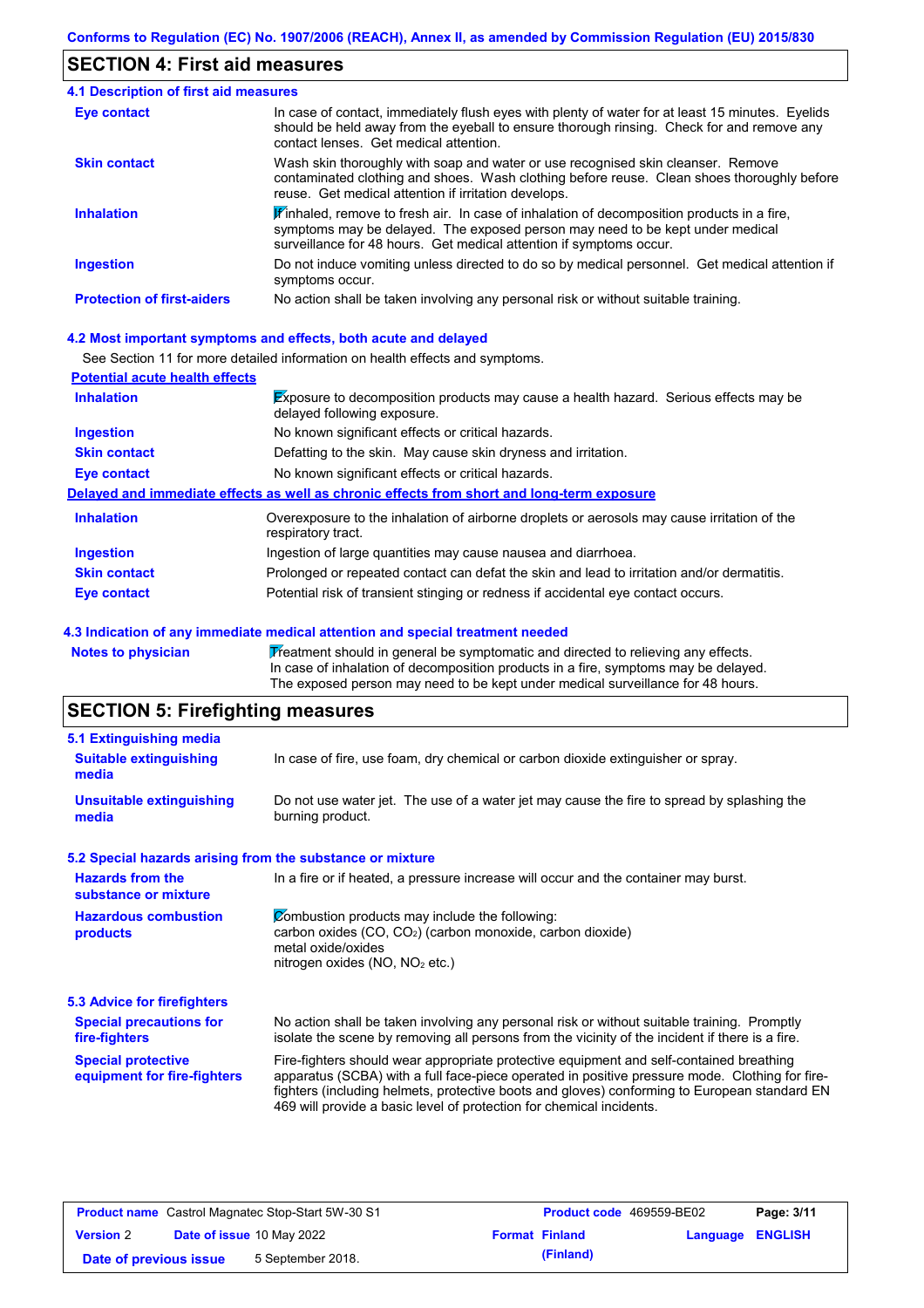# **SECTION 6: Accidental release measures**

|                                                                                                                                                                                                                                                                                                                                                                       | 6.1 Personal precautions, protective equipment and emergency procedures                                                                                                                                                                                                                                                                                                                        |  |  |  |  |  |
|-----------------------------------------------------------------------------------------------------------------------------------------------------------------------------------------------------------------------------------------------------------------------------------------------------------------------------------------------------------------------|------------------------------------------------------------------------------------------------------------------------------------------------------------------------------------------------------------------------------------------------------------------------------------------------------------------------------------------------------------------------------------------------|--|--|--|--|--|
| No action shall be taken involving any personal risk or without suitable training. Evacuate<br>For non-emergency<br>surrounding areas. Keep unnecessary and unprotected personnel from entering. Do not touch<br>personnel<br>or walk through spilt material. Floors may be slippery; use care to avoid falling. Put on<br>appropriate personal protective equipment. |                                                                                                                                                                                                                                                                                                                                                                                                |  |  |  |  |  |
| For emergency responders                                                                                                                                                                                                                                                                                                                                              | If specialised clothing is required to deal with the spillage, take note of any information in<br>Section 8 on suitable and unsuitable materials. See also the information in "For non-<br>emergency personnel".                                                                                                                                                                               |  |  |  |  |  |
| <b>6.2 Environmental</b><br>precautions                                                                                                                                                                                                                                                                                                                               | Avoid dispersal of spilt material and runoff and contact with soil, waterways, drains and sewers.<br>Inform the relevant authorities if the product has caused environmental pollution (sewers,<br>waterways, soil or air).                                                                                                                                                                    |  |  |  |  |  |
| 6.3 Methods and material for containment and cleaning up                                                                                                                                                                                                                                                                                                              |                                                                                                                                                                                                                                                                                                                                                                                                |  |  |  |  |  |
| <b>Small spill</b>                                                                                                                                                                                                                                                                                                                                                    | Stop leak if without risk. Move containers from spill area. Absorb with an inert material and<br>place in an appropriate waste disposal container. Dispose of via a licensed waste disposal<br>contractor.                                                                                                                                                                                     |  |  |  |  |  |
| <b>Large spill</b>                                                                                                                                                                                                                                                                                                                                                    | Stop leak if without risk. Move containers from spill area. Prevent entry into sewers, water<br>courses, basements or confined areas. Contain and collect spillage with non-combustible,<br>absorbent material e.g. sand, earth, vermiculite or diatomaceous earth and place in container<br>for disposal according to local regulations. Dispose of via a licensed waste disposal contractor. |  |  |  |  |  |
| 6.4 Reference to other<br><b>sections</b>                                                                                                                                                                                                                                                                                                                             | See Section 1 for emergency contact information.<br>See Section 5 for firefighting measures.<br>See Section 8 for information on appropriate personal protective equipment.<br>See Section 12 for environmental precautions.<br>See Section 13 for additional waste treatment information.                                                                                                     |  |  |  |  |  |

# **SECTION 7: Handling and storage**

| 7.1 Precautions for safe handling                                             |                                                                                                                                                                                                                                                                                                                                                                                                                                                                                          |
|-------------------------------------------------------------------------------|------------------------------------------------------------------------------------------------------------------------------------------------------------------------------------------------------------------------------------------------------------------------------------------------------------------------------------------------------------------------------------------------------------------------------------------------------------------------------------------|
| <b>Protective measures</b>                                                    | Put on appropriate personal protective equipment.                                                                                                                                                                                                                                                                                                                                                                                                                                        |
| <b>Advice on general</b><br>occupational hygiene                              | Eating, drinking and smoking should be prohibited in areas where this material is handled,<br>stored and processed. Wash thoroughly after handling. Remove contaminated clothing and<br>protective equipment before entering eating areas. See also Section 8 for additional<br>information on hygiene measures.                                                                                                                                                                         |
| <b>7.2 Conditions for safe</b><br>storage, including any<br>incompatibilities | Store in accordance with local regulations. Store in a dry, cool and well-ventilated area, away<br>from incompatible materials (see Section 10). Keep away from heat and direct sunlight. Keep<br>container tightly closed and sealed until ready for use. Containers that have been opened must<br>be carefully resealed and kept upright to prevent leakage. Store and use only in equipment/<br>containers designed for use with this product. Do not store in unlabelled containers. |
| <b>Not suitable</b>                                                           | Prolonged exposure to elevated temperature.                                                                                                                                                                                                                                                                                                                                                                                                                                              |
| 7.3 Specific end use(s)                                                       |                                                                                                                                                                                                                                                                                                                                                                                                                                                                                          |
| <b>Recommendations</b>                                                        | See section 1.2 and Exposure scenarios in annex, if applicable.                                                                                                                                                                                                                                                                                                                                                                                                                          |

## **8.1 Control parameters**

| <b>Occupational exposure limits</b>                                            |                                                                         |  |  |  |
|--------------------------------------------------------------------------------|-------------------------------------------------------------------------|--|--|--|
| <b>Product/ingredient name</b>                                                 | <b>Exposure limit values</b>                                            |  |  |  |
| <b>∠ubricating oils (petroleum), C20-50, hydrotreated</b><br>neutral oil-based | Institute of Occupational Health, Ministry of Social Affairs (Finland). |  |  |  |
|                                                                                | TWA: 5 mg/m <sup>3</sup> 8 hours. Issued/Revised: 12/2011 Form: Mist    |  |  |  |
| Lubricating oils (petroleum), C20-50, hydrotreated<br>neutral oil-based        | Institute of Occupational Health, Ministry of Social Affairs (Finland). |  |  |  |
|                                                                                | TWA: 5 mg/m <sup>3</sup> 8 hours. Issued/Revised: 12/2011 Form: Mist    |  |  |  |
| Lubricating oils (petroleum), C24-50, solvent-extd.,<br>dewaxed, hydrogenated  | Institute of Occupational Health, Ministry of Social Affairs (Finland). |  |  |  |
|                                                                                | TWA: 5 mg/m <sup>3</sup> 8 hours. Issued/Revised: 12/2011 Form: Mist    |  |  |  |
| Distillates (petroleum), solvent-dewaxed heavy<br>paraffinic                   | Institute of Occupational Health, Ministry of Social Affairs (Finland). |  |  |  |
|                                                                                | TWA: 5 mg/m <sup>3</sup> 8 hours. Issued/Revised: 12/2011 Form: Mist    |  |  |  |
| <b>Product name</b> Castrol Magnatec Stop-Start 5W-30 S1                       | Product code 469559-BE02<br>Page: 4/11                                  |  |  |  |
| <b>Version 2</b><br><b>Date of issue 10 May 2022</b>                           | <b>Format Finland</b><br><b>ENGLISH</b><br>Language                     |  |  |  |
| 5 September 2018.<br>Date of previous issue                                    | (Finland)                                                               |  |  |  |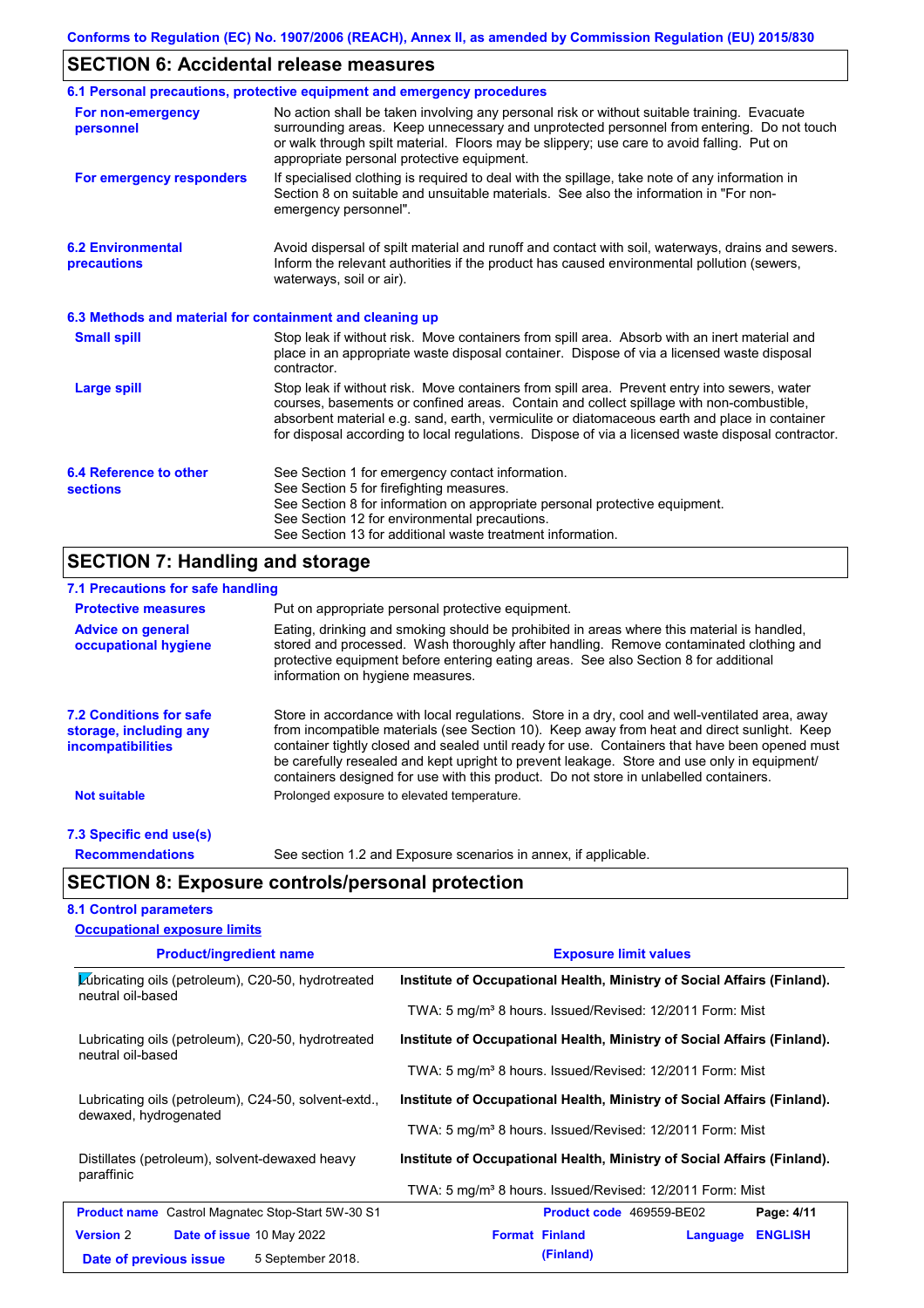## **SECTION 8: Exposure controls/personal protection**

Distillates (petroleum), hydrotreated heavy paraffinic **Institute of Occupational Health, Ministry of Social Affairs (Finland).** TWA: 5 mg/m<sup>3</sup> 8 hours. Issued/Revised: 12/2011 Form: Mist

Whilst specific OELs for certain components may be shown in this section, other components may be present in any mist, vapour or dust produced. Therefore, the specific OELs may not be applicable to the product as a whole and are provided for guidance only.

| <b>Recommended monitoring</b> |  |
|-------------------------------|--|
| procedures                    |  |

If this product contains ingredients with exposure limits, personal, workplace atmosphere or biological monitoring may be required to determine the effectiveness of the ventilation or other control measures and/or the necessity to use respiratory protective equipment. Reference should be made to monitoring standards, such as the following: European Standard EN 689 (Workplace atmospheres - Guidance for the assessment of exposure by inhalation to chemical agents for comparison with limit values and measurement strategy) European Standard EN 14042 (Workplace atmospheres - Guide for the application and use of procedures for the assessment of exposure to chemical and biological agents) European Standard EN 482 (Workplace atmospheres - General requirements for the performance of procedures for the measurement of chemical agents) Reference to national guidance documents for methods for the determination of hazardous substances will also be required.

## **Derived No Effect Level**

No DNELs/DMELs available.

#### **Predicted No Effect Concentration**

No PNECs available

| <b>8.2 Exposure controls</b>                             |                                                           |                                                                                                                                                                                                                                                                                                                                                                                                                                                                                                                                                                                                                                                                                                                                                                                                                                                                                                                                                      |                  |
|----------------------------------------------------------|-----------------------------------------------------------|------------------------------------------------------------------------------------------------------------------------------------------------------------------------------------------------------------------------------------------------------------------------------------------------------------------------------------------------------------------------------------------------------------------------------------------------------------------------------------------------------------------------------------------------------------------------------------------------------------------------------------------------------------------------------------------------------------------------------------------------------------------------------------------------------------------------------------------------------------------------------------------------------------------------------------------------------|------------------|
| <b>Appropriate engineering</b><br>controls               | kept in good condition and properly maintained.           | Provide exhaust ventilation or other engineering controls to keep the relevant airborne<br>concentrations below their respective occupational exposure limits.<br>All activities involving chemicals should be assessed for their risks to health, to ensure<br>exposures are adequately controlled. Personal protective equipment should only be considered<br>after other forms of control measures (e.g. engineering controls) have been suitably evaluated.<br>Personal protective equipment should conform to appropriate standards, be suitable for use, be<br>Your supplier of personal protective equipment should be consulted for advice on selection and<br>appropriate standards. For further information contact your national organisation for standards.<br>The final choice of protective equipment will depend upon a risk assessment. It is important to<br>ensure that all items of personal protective equipment are compatible. |                  |
| <b>Individual protection measures</b>                    |                                                           |                                                                                                                                                                                                                                                                                                                                                                                                                                                                                                                                                                                                                                                                                                                                                                                                                                                                                                                                                      |                  |
| <b>Hygiene measures</b>                                  |                                                           | Wash hands, forearms and face thoroughly after handling chemical products, before eating,<br>smoking and using the lavatory and at the end of the working period. Ensure that eyewash<br>stations and safety showers are close to the workstation location.                                                                                                                                                                                                                                                                                                                                                                                                                                                                                                                                                                                                                                                                                          |                  |
| <b>Respiratory protection</b>                            | of the working conditions.                                | In case of insufficient ventilation, wear suitable respiratory equipment.<br>The correct choice of respiratory protection depends upon the chemicals being handled, the<br>conditions of work and use, and the condition of the respiratory equipment. Safety procedures<br>should be developed for each intended application. Respiratory protection equipment should<br>therefore be chosen in consultation with the supplier/manufacturer and with a full assessment                                                                                                                                                                                                                                                                                                                                                                                                                                                                              |                  |
| <b>Eye/face protection</b>                               | Safety glasses with side shields.                         |                                                                                                                                                                                                                                                                                                                                                                                                                                                                                                                                                                                                                                                                                                                                                                                                                                                                                                                                                      |                  |
| <b>Skin protection</b>                                   |                                                           |                                                                                                                                                                                                                                                                                                                                                                                                                                                                                                                                                                                                                                                                                                                                                                                                                                                                                                                                                      |                  |
| <b>Hand protection</b>                                   | <b>General Information:</b>                               |                                                                                                                                                                                                                                                                                                                                                                                                                                                                                                                                                                                                                                                                                                                                                                                                                                                                                                                                                      |                  |
|                                                          |                                                           | Because specific work environments and material handling practices vary, safety procedures<br>should be developed for each intended application. The correct choice of protective gloves<br>depends upon the chemicals being handled, and the conditions of work and use. Most gloves<br>provide protection for only a limited time before they must be discarded and replaced (even the<br>best chemically resistant gloves will break down after repeated chemical exposures).                                                                                                                                                                                                                                                                                                                                                                                                                                                                     |                  |
|                                                          | a full assessment of the working conditions.              | Gloves should be chosen in consultation with the supplier / manufacturer and taking account of                                                                                                                                                                                                                                                                                                                                                                                                                                                                                                                                                                                                                                                                                                                                                                                                                                                       |                  |
|                                                          | Recommended: Nitrile gloves.<br><b>Breakthrough time:</b> |                                                                                                                                                                                                                                                                                                                                                                                                                                                                                                                                                                                                                                                                                                                                                                                                                                                                                                                                                      |                  |
|                                                          |                                                           | Breakthrough time data are generated by glove manufacturers under laboratory test conditions<br>and represent how long a glove can be expected to provide effective permeation resistance. It<br>is important when following breakthrough time recommendations that actual workplace<br>conditions are taken into account. Always consult with your glove supplier for up-to-date<br>technical information on breakthrough times for the recommended glove type.<br>Our recommendations on the selection of gloves are as follows:                                                                                                                                                                                                                                                                                                                                                                                                                   |                  |
| <b>Product name</b> Castrol Magnatec Stop-Start 5W-30 S1 |                                                           | <b>Product code</b> 469559-BE02                                                                                                                                                                                                                                                                                                                                                                                                                                                                                                                                                                                                                                                                                                                                                                                                                                                                                                                      | Page: 5/11       |
| <b>Version 2</b><br>Date of issue 10 May 2022            |                                                           | <b>Format Finland</b>                                                                                                                                                                                                                                                                                                                                                                                                                                                                                                                                                                                                                                                                                                                                                                                                                                                                                                                                | Language ENGLISH |

**Date of previous issue** 5 September 2018. **(Finland)** (Finland)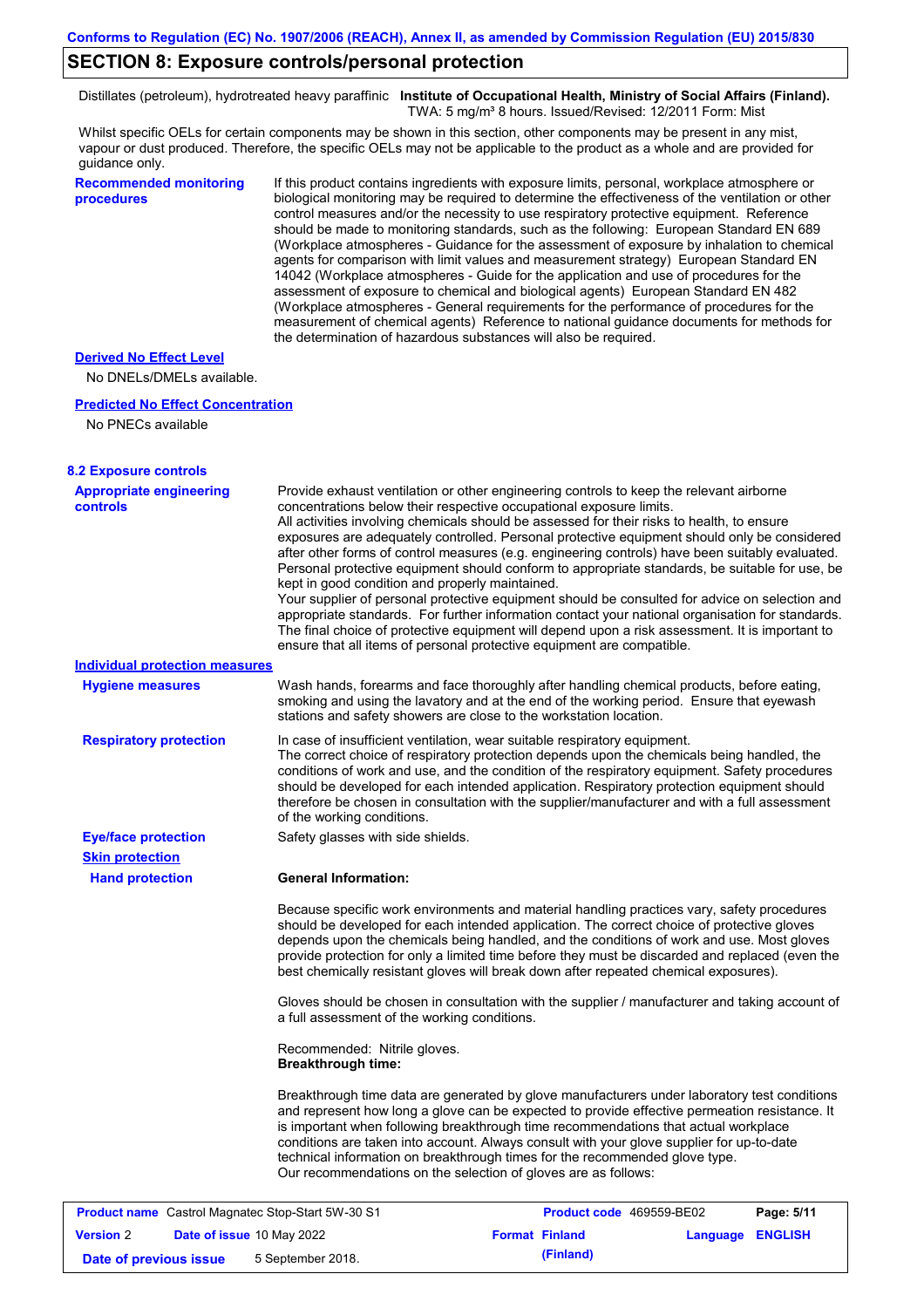## **SECTION 8: Exposure controls/personal protection**

Continuous contact:

|                                           | Gloves with a minimum breakthrough time of 240 minutes, or >480 minutes if suitable gloves<br>can be obtained.<br>If suitable gloves are not available to offer that level of protection, gloves with shorter<br>breakthrough times may be acceptable as long as appropriate glove maintenance and<br>replacement regimes are determined and adhered to.                                                                                                                                                                                                                                                                                                                              |
|-------------------------------------------|---------------------------------------------------------------------------------------------------------------------------------------------------------------------------------------------------------------------------------------------------------------------------------------------------------------------------------------------------------------------------------------------------------------------------------------------------------------------------------------------------------------------------------------------------------------------------------------------------------------------------------------------------------------------------------------|
|                                           | Short-term / splash protection:                                                                                                                                                                                                                                                                                                                                                                                                                                                                                                                                                                                                                                                       |
|                                           | Recommended breakthrough times as above.<br>It is recognised that for short-term, transient exposures, gloves with shorter breakthrough times<br>may commonly be used. Therefore, appropriate maintenance and replacement regimes must<br>be determined and rigorously followed.                                                                                                                                                                                                                                                                                                                                                                                                      |
|                                           | <b>Glove Thickness:</b>                                                                                                                                                                                                                                                                                                                                                                                                                                                                                                                                                                                                                                                               |
|                                           | For general applications, we recommend gloves with a thickness typically greater than 0.35 mm.                                                                                                                                                                                                                                                                                                                                                                                                                                                                                                                                                                                        |
|                                           | It should be emphasised that glove thickness is not necessarily a good predictor of glove<br>resistance to a specific chemical, as the permeation efficiency of the glove will be dependent<br>on the exact composition of the glove material. Therefore, glove selection should also be based<br>on consideration of the task requirements and knowledge of breakthrough times.<br>Glove thickness may also vary depending on the glove manufacturer, the glove type and the<br>glove model. Therefore, the manufacturers' technical data should always be taken into account<br>to ensure selection of the most appropriate glove for the task.                                     |
|                                           | Note: Depending on the activity being conducted, gloves of varying thickness may be required<br>for specific tasks. For example:                                                                                                                                                                                                                                                                                                                                                                                                                                                                                                                                                      |
|                                           | • Thinner gloves (down to 0.1 mm or less) may be required where a high degree of manual<br>dexterity is needed. However, these gloves are only likely to give short duration protection and<br>would normally be just for single use applications, then disposed of.                                                                                                                                                                                                                                                                                                                                                                                                                  |
|                                           | • Thicker gloves (up to 3 mm or more) may be required where there is a mechanical (as well<br>as a chemical) risk i.e. where there is abrasion or puncture potential.                                                                                                                                                                                                                                                                                                                                                                                                                                                                                                                 |
| <b>Skin and body</b>                      | Use of protective clothing is good industrial practice.<br>Personal protective equipment for the body should be selected based on the task being<br>performed and the risks involved and should be approved by a specialist before handling this<br>product.<br>Cotton or polyester/cotton overalls will only provide protection against light superficial<br>contamination that will not soak through to the skin. Overalls should be laundered on a regular<br>basis. When the risk of skin exposure is high (e.g. when cleaning up spillages or if there is a<br>risk of splashing) then chemical resistant aprons and/or impervious chemical suits and boots<br>will be required. |
| <b>Refer to standards:</b>                | Respiratory protection: EN 529<br>Gloves: EN 420, EN 374<br>Eye protection: EN 166<br>Filtering half-mask: EN 149<br>Filtering half-mask with valve: EN 405<br>Half-mask: EN 140 plus filter<br>Full-face mask: EN 136 plus filter<br>Particulate filters: EN 143<br>Gas/combined filters: EN 14387                                                                                                                                                                                                                                                                                                                                                                                   |
| <b>Environmental exposure</b><br>controls | Emissions from ventilation or work process equipment should be checked to ensure they<br>comply with the requirements of environmental protection legislation. In some cases, fume<br>scrubbers, filters or engineering modifications to the process equipment will be necessary to<br>reduce emissions to acceptable levels.                                                                                                                                                                                                                                                                                                                                                         |

## **SECTION 9: Physical and chemical properties**

The conditions of measurement of all properties are at standard temperature and pressure unless otherwise indicated.

## **9.1 Information on basic physical and chemical properties**

| <b>Appearance</b>                                        |                           |                          |          |                |
|----------------------------------------------------------|---------------------------|--------------------------|----------|----------------|
| <b>Physical state</b>                                    | Liquid.                   |                          |          |                |
| <b>Colour</b>                                            | Amber. [Light]            |                          |          |                |
| <b>Odour</b>                                             | Not available.            |                          |          |                |
| <b>Product name</b> Castrol Magnatec Stop-Start 5W-30 S1 |                           | Product code 469559-BE02 |          | Page: 6/11     |
| <b>Version 2</b>                                         | Date of issue 10 May 2022 | <b>Format Finland</b>    | Language | <b>ENGLISH</b> |
| Date of previous issue                                   | 5 September 2018.         | (Finland)                |          |                |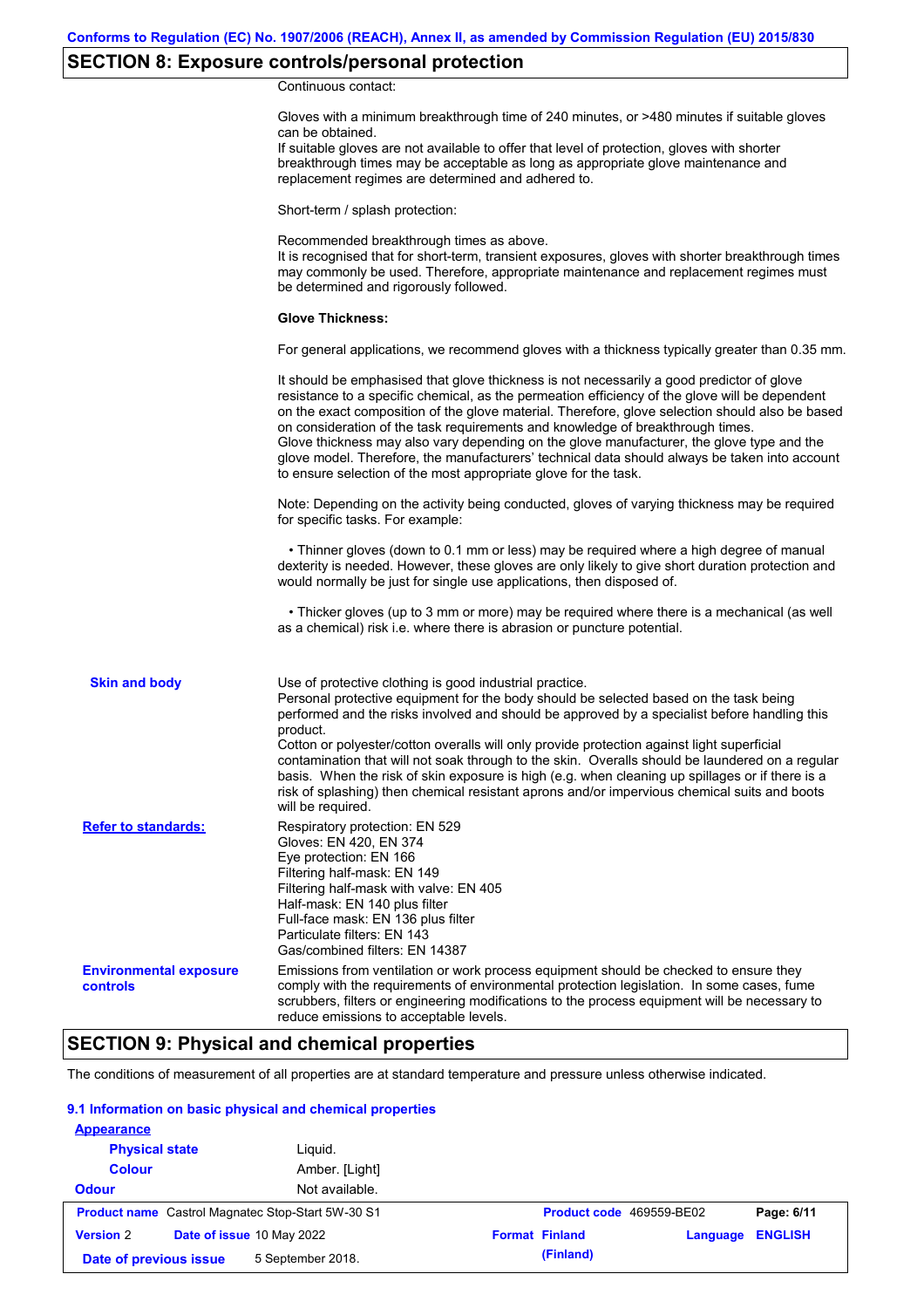## **SECTION 9: Physical and chemical properties**

| <b>Odour threshold</b>                                 | Not available.                               |
|--------------------------------------------------------|----------------------------------------------|
| pH                                                     | Mot applicable.                              |
| <b>Melting point/freezing point</b>                    | Not available.                               |
| Initial boiling point and boiling<br>range             | Not available.                               |
| <b>Pour point</b>                                      | $-46 °C$                                     |
| <b>Flash point</b>                                     | Closed cup: 209°C (408.2°F) [Pensky-Martens] |
| <b>Evaporation rate</b>                                | Not available.                               |
| Flammability (solid, gas)                              | Not available.                               |
| <b>Upper/lower flammability or</b><br>explosive limits | Not available.                               |

**Vapour pressure**

Not available.

|                                                   |                                                                                                                                          | Vapour Pressure at 20°C |          |                    | Vapour pressure at 50°C |                |               |
|---------------------------------------------------|------------------------------------------------------------------------------------------------------------------------------------------|-------------------------|----------|--------------------|-------------------------|----------------|---------------|
|                                                   | <b>Ingredient name</b>                                                                                                                   | mm Hg kPa               |          | <b>Method</b>      | mm<br>Hg                | kPa            | <b>Method</b> |
|                                                   | Labricating oils<br>(petroleum), C20-50,<br>hydrotreated neutral oil-<br>based                                                           | < 0.08                  | < 0.011  | <b>ASTM D 5191</b> |                         |                |               |
|                                                   | Lubricating oils<br>(petroleum), C20-50,<br>hydrotreated neutral oil-<br>based                                                           | < 0.08                  | < 0.011  | <b>ASTM D 5191</b> |                         |                |               |
|                                                   | bis(nonylphenyl)amine                                                                                                                    | < 0.01                  | < 0.0013 | EU A.4             | 0                       | 0              | <b>EU A.4</b> |
|                                                   | Distillates (petroleum),<br>solvent-dewaxed<br>heavy paraffinic                                                                          | < 0.08                  | < 0.011  | <b>ASTM D 5191</b> |                         |                |               |
|                                                   | Distillates (petroleum),<br>hydrotreated heavy<br>paraffinic                                                                             | < 0.08                  | < 0.011  | <b>ASTM D 5191</b> |                         |                |               |
| <b>Vapour density</b>                             | Not available.                                                                                                                           |                         |          |                    |                         |                |               |
| <b>Relative density</b>                           | Not available.                                                                                                                           |                         |          |                    |                         |                |               |
| <b>Density</b>                                    | <1000 kg/m <sup>3</sup> (<1 g/cm <sup>3</sup> ) at 15°C                                                                                  |                         |          |                    |                         |                |               |
| <b>Solubility(ies)</b>                            | insoluble in water.                                                                                                                      |                         |          |                    |                         |                |               |
| <b>Partition coefficient: n-octanol/</b><br>water | Not applicable.                                                                                                                          |                         |          |                    |                         |                |               |
| <b>Auto-ignition temperature</b>                  | <b>Ingredient name</b>                                                                                                                   |                         | °C       | °F                 |                         | <b>Method</b>  |               |
|                                                   | bis(nonylphenyl)amine                                                                                                                    |                         | 440      | 824                |                         | <b>EU A.15</b> |               |
| <b>Decomposition temperature</b>                  | Not available.                                                                                                                           |                         |          |                    |                         |                |               |
| <b>Viscosity</b>                                  | Kinematic: 59.9 mm <sup>2</sup> /s (59.9 cSt) at 40°C<br>Kinematic: 10.3 mm <sup>2</sup> /s (10.3 cSt) at 100°C                          |                         |          |                    |                         |                |               |
| <b>Explosive properties</b>                       | Not available.                                                                                                                           |                         |          |                    |                         |                |               |
| <b>Oxidising properties</b>                       | Not available.                                                                                                                           |                         |          |                    |                         |                |               |
| <b>Particle characteristics</b>                   |                                                                                                                                          |                         |          |                    |                         |                |               |
| <b>Median particle size</b>                       | Mot applicable.                                                                                                                          |                         |          |                    |                         |                |               |
| 9.2 Other information                             |                                                                                                                                          |                         |          |                    |                         |                |               |
| No additional information.                        |                                                                                                                                          |                         |          |                    |                         |                |               |
| <b>SECTION 10: Stability and reactivity</b>       |                                                                                                                                          |                         |          |                    |                         |                |               |
| <b>10.1 Reactivity</b>                            | No specific test data available for this product. Refer to Conditions to avoid and Incompatible<br>materials for additional information. |                         |          |                    |                         |                |               |
| <b>10.2 Chemical stability</b>                    | The product is stable.                                                                                                                   |                         |          |                    |                         |                |               |

| 10.3 Possibility of | Under normal conditions of storage and use, hazardous reactions will not occur.      |
|---------------------|--------------------------------------------------------------------------------------|
| hazardous reactions | Under normal conditions of storage and use, hazardous polymerisation will not occur. |

## **10.4 Conditions to avoid** Avoid all possible sources of ignition (spark or flame).

|                        | <b>Product name</b> Castrol Magnatec Stop-Start 5W-30 S1 | <b>Product code</b> 469559-BE02 |                         | Page: 7/11 |
|------------------------|----------------------------------------------------------|---------------------------------|-------------------------|------------|
| <b>Version 2</b>       | <b>Date of issue 10 May 2022</b>                         | <b>Format Finland</b>           | <b>Language ENGLISH</b> |            |
| Date of previous issue | 5 September 2018.                                        | (Finland)                       |                         |            |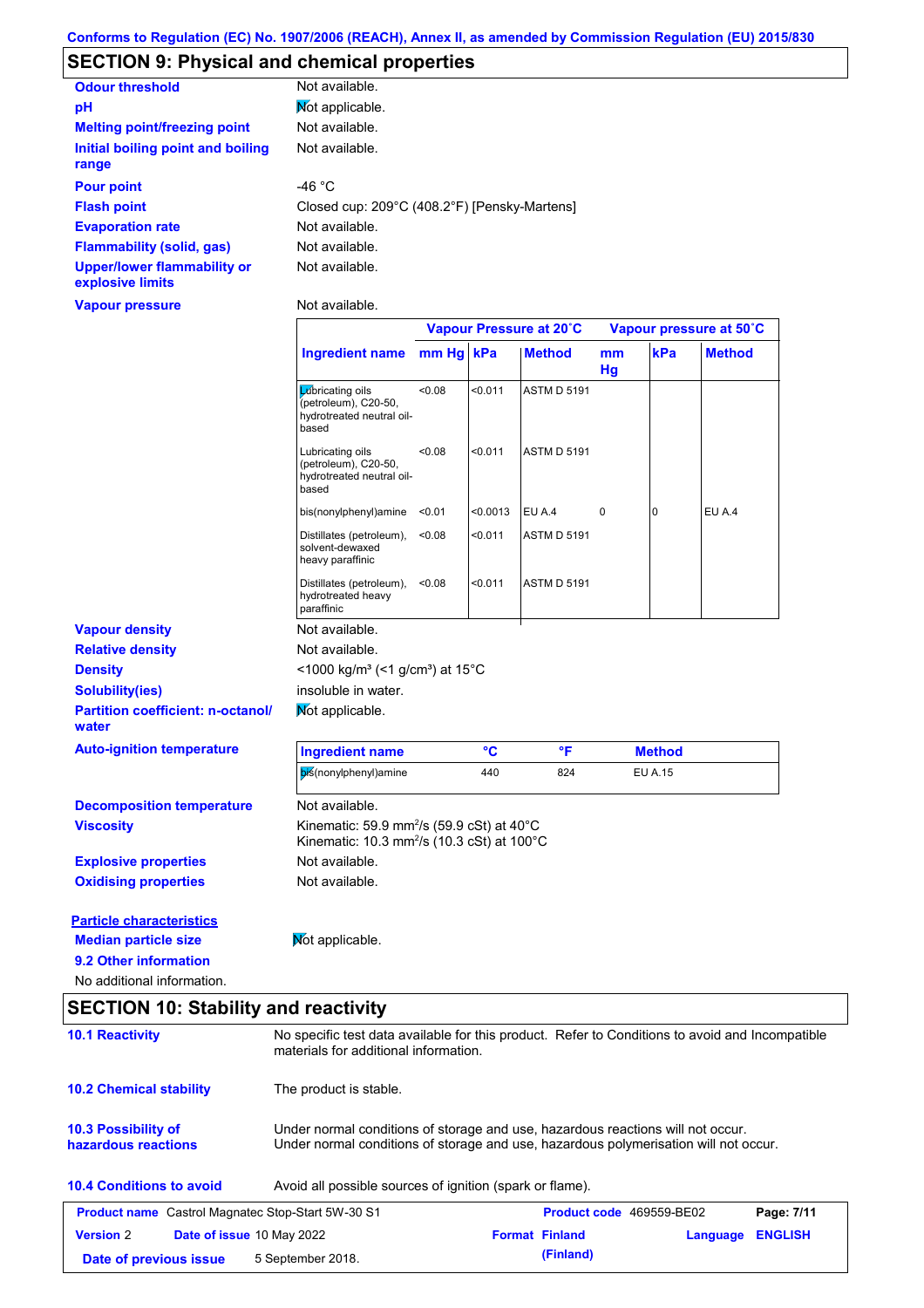## **Conforms to Regulation (EC) No. 1907/2006 (REACH), Annex II, as amended by Commission Regulation (EU) 2015/830**

## **SECTION 10: Stability and reactivity**

**10.6 Hazardous** 

**10.5 Incompatible materials** Reactive or incompatible with the following materials: oxidising materials.

**decomposition products** Under normal conditions of storage and use, hazardous decomposition products should not be produced.

## **SECTION 11: Toxicological information**

## **11.1 Information on toxicological effects**

## **Acute toxicity estimates**

| <b>Product/ingredient name</b>                                                             |                                                                                                                                                                                                         | Oral (mg/<br>kg) | <b>Dermal</b><br>(mg/kg) | <b>Inhalation</b><br>(gases)<br>(ppm) | <b>Inhalation</b><br>(vapours)<br>(mg/l) | <b>Inhalation</b><br><b>(dusts)</b><br>and mists)<br>(mg/l)                                                                                                                                   |
|--------------------------------------------------------------------------------------------|---------------------------------------------------------------------------------------------------------------------------------------------------------------------------------------------------------|------------------|--------------------------|---------------------------------------|------------------------------------------|-----------------------------------------------------------------------------------------------------------------------------------------------------------------------------------------------|
| Long chain alkyl phenol                                                                    |                                                                                                                                                                                                         | 2500             | N/A                      | N/A                                   | N/A                                      | N/A                                                                                                                                                                                           |
| <b>Information on likely</b><br>routes of exposure                                         | Routes of entry anticipated: Dermal, Inhalation.                                                                                                                                                        |                  |                          |                                       |                                          |                                                                                                                                                                                               |
| <b>Potential acute health effects</b>                                                      |                                                                                                                                                                                                         |                  |                          |                                       |                                          |                                                                                                                                                                                               |
| <b>Inhalation</b>                                                                          | <b>Exposure to decomposition products may cause a health hazard. Serious effects may be</b><br>delayed following exposure.                                                                              |                  |                          |                                       |                                          |                                                                                                                                                                                               |
| <b>Ingestion</b>                                                                           | No known significant effects or critical hazards.                                                                                                                                                       |                  |                          |                                       |                                          |                                                                                                                                                                                               |
| <b>Skin contact</b>                                                                        | Defatting to the skin. May cause skin dryness and irritation.                                                                                                                                           |                  |                          |                                       |                                          |                                                                                                                                                                                               |
| <b>Eye contact</b>                                                                         | No known significant effects or critical hazards.                                                                                                                                                       |                  |                          |                                       |                                          |                                                                                                                                                                                               |
| <b>Symptoms related to the physical, chemical and toxicological characteristics</b>        |                                                                                                                                                                                                         |                  |                          |                                       |                                          |                                                                                                                                                                                               |
| <b>Inhalation</b>                                                                          | No specific data.                                                                                                                                                                                       |                  |                          |                                       |                                          |                                                                                                                                                                                               |
| <b>Ingestion</b>                                                                           | No specific data.                                                                                                                                                                                       |                  |                          |                                       |                                          |                                                                                                                                                                                               |
| <b>Skin contact</b>                                                                        | Adverse symptoms may include the following:<br>irritation<br>dryness<br>cracking                                                                                                                        |                  |                          |                                       |                                          |                                                                                                                                                                                               |
| <b>Eye contact</b>                                                                         | No specific data.                                                                                                                                                                                       |                  |                          |                                       |                                          |                                                                                                                                                                                               |
| Delayed and immediate effects as well as chronic effects from short and long-term exposure |                                                                                                                                                                                                         |                  |                          |                                       |                                          |                                                                                                                                                                                               |
| <b>Inhalation</b>                                                                          | Overexposure to the inhalation of airborne droplets or aerosols may cause irritation of the<br>respiratory tract.                                                                                       |                  |                          |                                       |                                          |                                                                                                                                                                                               |
| <b>Ingestion</b>                                                                           | Ingestion of large quantities may cause nausea and diarrhoea.                                                                                                                                           |                  |                          |                                       |                                          |                                                                                                                                                                                               |
| <b>Skin contact</b>                                                                        | Prolonged or repeated contact can defat the skin and lead to irritation and/or dermatitis.                                                                                                              |                  |                          |                                       |                                          |                                                                                                                                                                                               |
| <b>Eye contact</b>                                                                         | Potential risk of transient stinging or redness if accidental eye contact occurs.                                                                                                                       |                  |                          |                                       |                                          |                                                                                                                                                                                               |
| <b>Potential chronic health effects</b>                                                    |                                                                                                                                                                                                         |                  |                          |                                       |                                          |                                                                                                                                                                                               |
| <b>General</b>                                                                             | USED ENGINE OILS<br>engine oils during use. Used engine oil may contain hazardous components which have the<br>engine oil must therefore be avoided and a high standard of personal hygiene maintained. |                  |                          |                                       |                                          | Combustion products resulting from the operation of internal combustion engines contaminate<br>potential to cause skin cancer. Frequent or prolonged contact with all types and makes of used |
| <b>Carcinogenicity</b>                                                                     | No known significant effects or critical hazards.                                                                                                                                                       |                  |                          |                                       |                                          |                                                                                                                                                                                               |
| <b>Mutagenicity</b>                                                                        | No known significant effects or critical hazards.                                                                                                                                                       |                  |                          |                                       |                                          |                                                                                                                                                                                               |
| <b>Developmental effects</b>                                                               | No known significant effects or critical hazards.                                                                                                                                                       |                  |                          |                                       |                                          |                                                                                                                                                                                               |
| <b>Fertility effects</b>                                                                   | No known significant effects or critical hazards.                                                                                                                                                       |                  |                          |                                       |                                          |                                                                                                                                                                                               |

## **SECTION 12: Ecological information**

**12.1 Toxicity**

**Environmental hazards** Not classified as dangerous

#### **12.2 Persistence and degradability**

Expected to be biodegradable.

#### **12.3 Bioaccumulative potential**

This product is not expected to bioaccumulate through food chains in the environment.

#### **12.4 Mobility in soil**

| <b>Product name</b> Castrol Magnatec Stop-Start 5W-30 S1 |  |                                  | <b>Product code</b> 469559-BE02 | Page: 8/11            |                         |  |
|----------------------------------------------------------|--|----------------------------------|---------------------------------|-----------------------|-------------------------|--|
| <b>Version 2</b>                                         |  | <b>Date of issue 10 May 2022</b> |                                 | <b>Format Finland</b> | <b>Language ENGLISH</b> |  |
| Date of previous issue                                   |  | 5 September 2018.                |                                 | (Finland)             |                         |  |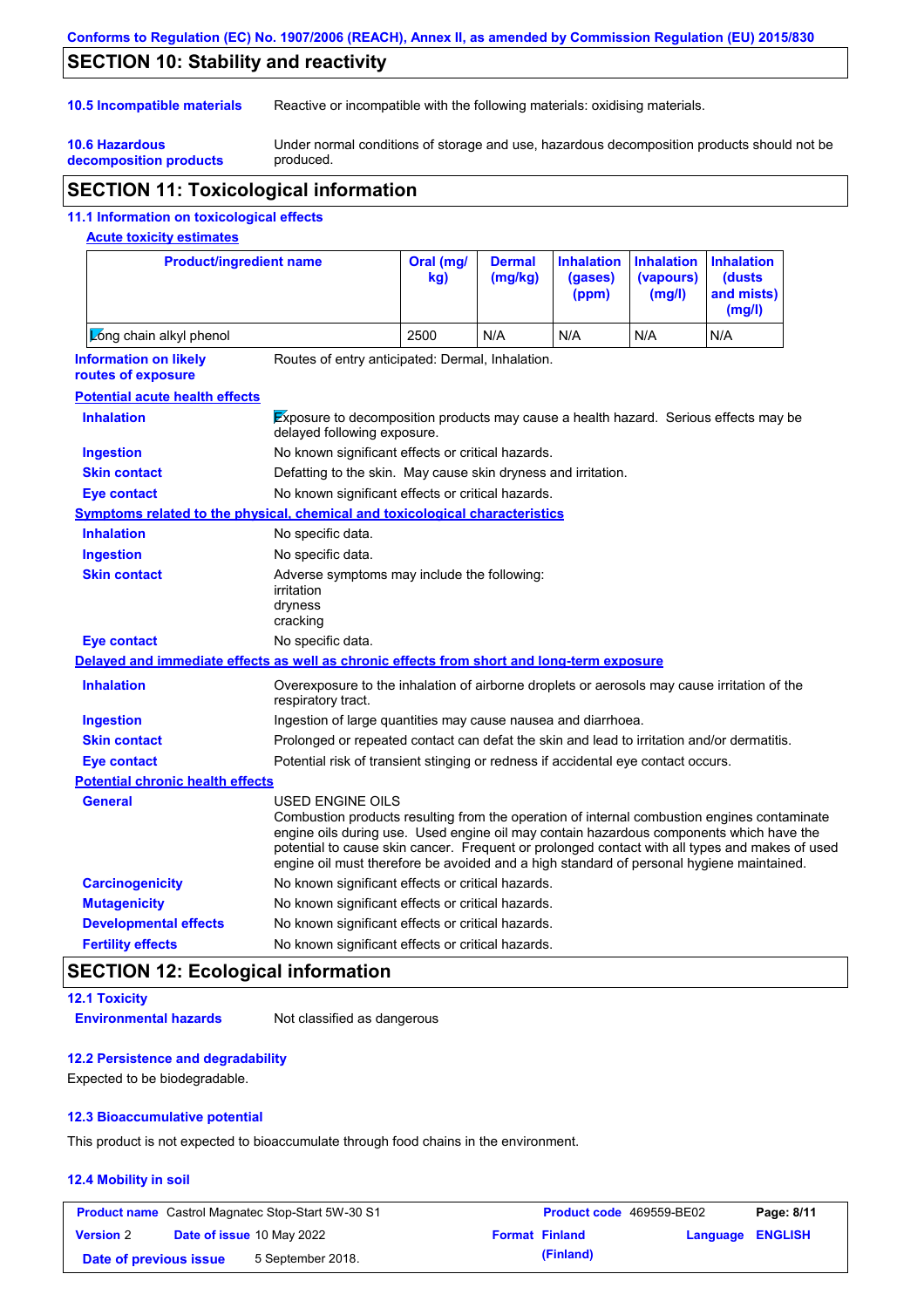| Conforms to Regulation (EC) No. 1907/2006 (REACH), Annex II, as amended by Commission Regulation (EU) 2015/830 |  |
|----------------------------------------------------------------------------------------------------------------|--|
|----------------------------------------------------------------------------------------------------------------|--|

## **SECTION 12: Ecological information**

| <b>Soil/water partition</b>           | Not available.                                                       |
|---------------------------------------|----------------------------------------------------------------------|
| <b>coefficient</b> (K <sub>oc</sub> ) |                                                                      |
| <b>Mobility</b>                       | Spillages may penetrate the soil causing ground water contamination. |

#### **12.5 Results of PBT and vPvB assessment**

Product does not meet the criteria for PBT or vPvB according to Regulation (EC) No. 1907/2006, Annex XIII.

| 12.6 Other adverse effects          |                                                                                                                           |
|-------------------------------------|---------------------------------------------------------------------------------------------------------------------------|
| <b>Other ecological information</b> | Spills may form a film on water surfaces causing physical damage to organisms. Oxygen<br>transfer could also be impaired. |

## **SECTION 13: Disposal considerations**

## **13.1 Waste treatment methods**

#### **Product**

**Methods of disposal**

Where possible, arrange for product to be recycled. Dispose of via an authorised person/ licensed waste disposal contractor in accordance with local regulations.

## **Hazardous waste** Yes.

**European waste catalogue (EWC)**

| Waste code | <b>Waste designation</b>                                        |
|------------|-----------------------------------------------------------------|
| 13 02 05*  | mineral-based non-chlorinated engine, gear and lubricating oils |

However, deviation from the intended use and/or the presence of any potential contaminants may require an alternative waste disposal code to be assigned by the end user.

#### **Packaging**

**Methods of disposal** Where possible, arrange for product to be recycled. Dispose of via an authorised person/ licensed waste disposal contractor in accordance with local regulations.

## **Special precautions**

This material and its container must be disposed of in a safe way. Empty containers or liners

may retain some product residues. Avoid dispersal of spilt material and runoff and contact with soil, waterways, drains and sewers. **References** Commission 2014/955/EU

Directive 2008/98/EC

| <b>SECTION 14: Transport information</b> |  |
|------------------------------------------|--|
|------------------------------------------|--|

|                                           | <b>ADR/RID</b> | <b>ADN</b>     | <b>IMDG</b>    | <b>IATA</b>    |
|-------------------------------------------|----------------|----------------|----------------|----------------|
| 14.1 UN number                            | Not regulated. | Not regulated. | Not regulated. | Not regulated. |
| 14.2 UN proper<br>shipping name           |                |                | $\blacksquare$ |                |
| <b>14.3 Transport</b><br>hazard class(es) |                |                | -              |                |
| <b>14.4 Packing</b><br>group              |                |                | -              |                |
| $14.5$<br><b>Environmental</b><br>hazards | No.            | No.            | No.            | No.            |
| <b>Additional</b><br><b>information</b>   |                |                |                |                |

**14.6 Special precautions for user** Not available.

**14.7 Transport in bulk according to IMO instruments**

Not available.

| <b>Product name</b> Castrol Magnatec Stop-Start 5W-30 S1 |  |                                  | <b>Product code</b> 469559-BE02 | Page: 9/11            |                         |  |
|----------------------------------------------------------|--|----------------------------------|---------------------------------|-----------------------|-------------------------|--|
| <b>Version 2</b>                                         |  | <b>Date of issue 10 May 2022</b> |                                 | <b>Format Finland</b> | <b>Language ENGLISH</b> |  |
| Date of previous issue                                   |  | 5 September 2018.                |                                 | (Finland)             |                         |  |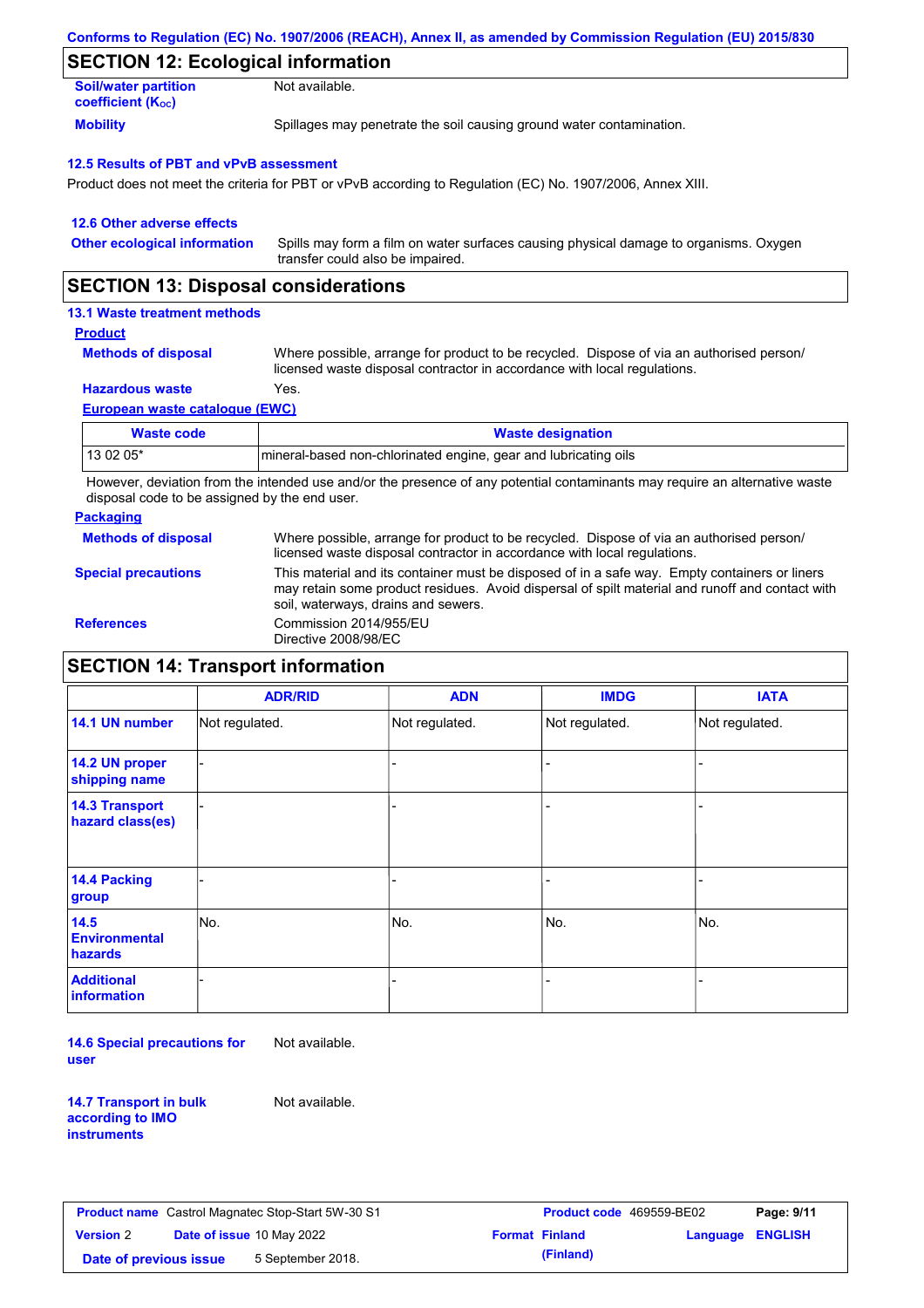## **SECTION 15: Regulatory information**

|                                                                                                                                                          | 15.1 Safety, health and environmental regulations/legislation specific for the substance or mixture                                                                                       |
|----------------------------------------------------------------------------------------------------------------------------------------------------------|-------------------------------------------------------------------------------------------------------------------------------------------------------------------------------------------|
| EU Regulation (EC) No. 1907/2006 (REACH)                                                                                                                 |                                                                                                                                                                                           |
| <b>Annex XIV - List of substances subject to authorisation</b>                                                                                           |                                                                                                                                                                                           |
| <b>Annex XIV</b>                                                                                                                                         |                                                                                                                                                                                           |
| None of the components are listed.                                                                                                                       |                                                                                                                                                                                           |
| <b>Substances of very high concern</b>                                                                                                                   |                                                                                                                                                                                           |
| None of the components are listed.                                                                                                                       |                                                                                                                                                                                           |
| EU Regulation (EC) No. 1907/2006 (REACH)                                                                                                                 |                                                                                                                                                                                           |
| <b>Annex XVII - Restrictions</b><br>on the manufacture,<br>placing on the market<br>and use of certain<br>dangerous substances,<br>mixtures and articles | Not applicable.                                                                                                                                                                           |
| <b>Other regulations</b>                                                                                                                                 |                                                                                                                                                                                           |
| <b>REACH Status</b>                                                                                                                                      | The company, as identified in Section 1, sells this product in the EU in compliance with the<br>current requirements of REACH.                                                            |
| <b>United States inventory</b><br>(TSCA 8b)                                                                                                              | All components are active or exempted.                                                                                                                                                    |
| <b>Australia inventory (AIIC)</b>                                                                                                                        | All components are listed or exempted.                                                                                                                                                    |
| <b>Canada inventory</b>                                                                                                                                  | All components are listed or exempted.                                                                                                                                                    |
| <b>China inventory (IECSC)</b>                                                                                                                           | All components are listed or exempted.                                                                                                                                                    |
| <b>Japan inventory (CSCL)</b>                                                                                                                            | All components are listed or exempted.                                                                                                                                                    |
| <b>Korea inventory (KECI)</b>                                                                                                                            | All components are listed or exempted.                                                                                                                                                    |
| <b>Philippines inventory</b><br>(PICCS)                                                                                                                  | At least one component is not listed.                                                                                                                                                     |
| <b>Taiwan Chemical</b><br><b>Substances Inventory</b><br>(TCSI)                                                                                          | All components are listed or exempted.                                                                                                                                                    |
| Ozone depleting substances (1005/2009/EU)<br>Not listed.                                                                                                 |                                                                                                                                                                                           |
| Prior Informed Consent (PIC) (649/2012/EU)                                                                                                               |                                                                                                                                                                                           |
| Not listed.                                                                                                                                              |                                                                                                                                                                                           |
| <b>Persistent Organic Pollutants</b><br>Not listed.                                                                                                      |                                                                                                                                                                                           |
| <b>EU - Water framework directive - Priority substances</b>                                                                                              |                                                                                                                                                                                           |
| Mone of the components are listed.                                                                                                                       |                                                                                                                                                                                           |
| <b>Seveso Directive</b>                                                                                                                                  |                                                                                                                                                                                           |
| This product is not controlled under the Seveso Directive.                                                                                               |                                                                                                                                                                                           |
| <b>15.2 Chemical safety</b><br>assessment                                                                                                                | A Chemical Safety Assessment has been carried out for one or more of the substances within<br>this mixture. A Chemical Safety Assessment has not been carried out for the mixture itself. |

# **SECTION 16: Other information**

| ADN = European Provisions concerning the International Carriage of Dangerous Goods by<br>Inland Waterway |  |  |  |  |
|----------------------------------------------------------------------------------------------------------|--|--|--|--|
| ADR = The European Agreement concerning the International Carriage of Dangerous Goods by                 |  |  |  |  |
| Road                                                                                                     |  |  |  |  |
| $ATE = Acute Toxicity Estimate$                                                                          |  |  |  |  |
| <b>BCF</b> = Bioconcentration Factor                                                                     |  |  |  |  |
| CAS = Chemical Abstracts Service                                                                         |  |  |  |  |
| CLP = Classification, Labelling and Packaging Regulation [Regulation (EC) No. 1272/2008]                 |  |  |  |  |
| CSA = Chemical Safety Assessment                                                                         |  |  |  |  |
| CSR = Chemical Safety Report                                                                             |  |  |  |  |
| DMEL = Derived Minimal Effect Level                                                                      |  |  |  |  |
| DNEL = Derived No Effect Level                                                                           |  |  |  |  |
| EINECS = European Inventory of Existing Commercial chemical Substances                                   |  |  |  |  |
| ES = Exposure Scenario                                                                                   |  |  |  |  |
|                                                                                                          |  |  |  |  |

| <b>Product name</b> Castrol Magnatec Stop-Start 5W-30 S1 |  |                                  | <b>Product code</b> 469559-BE02 | Page: 10/11           |                  |  |
|----------------------------------------------------------|--|----------------------------------|---------------------------------|-----------------------|------------------|--|
| <b>Version 2</b>                                         |  | <b>Date of issue 10 May 2022</b> |                                 | <b>Format Finland</b> | Language ENGLISH |  |
| Date of previous issue                                   |  | 5 September 2018.                |                                 | (Finland)             |                  |  |